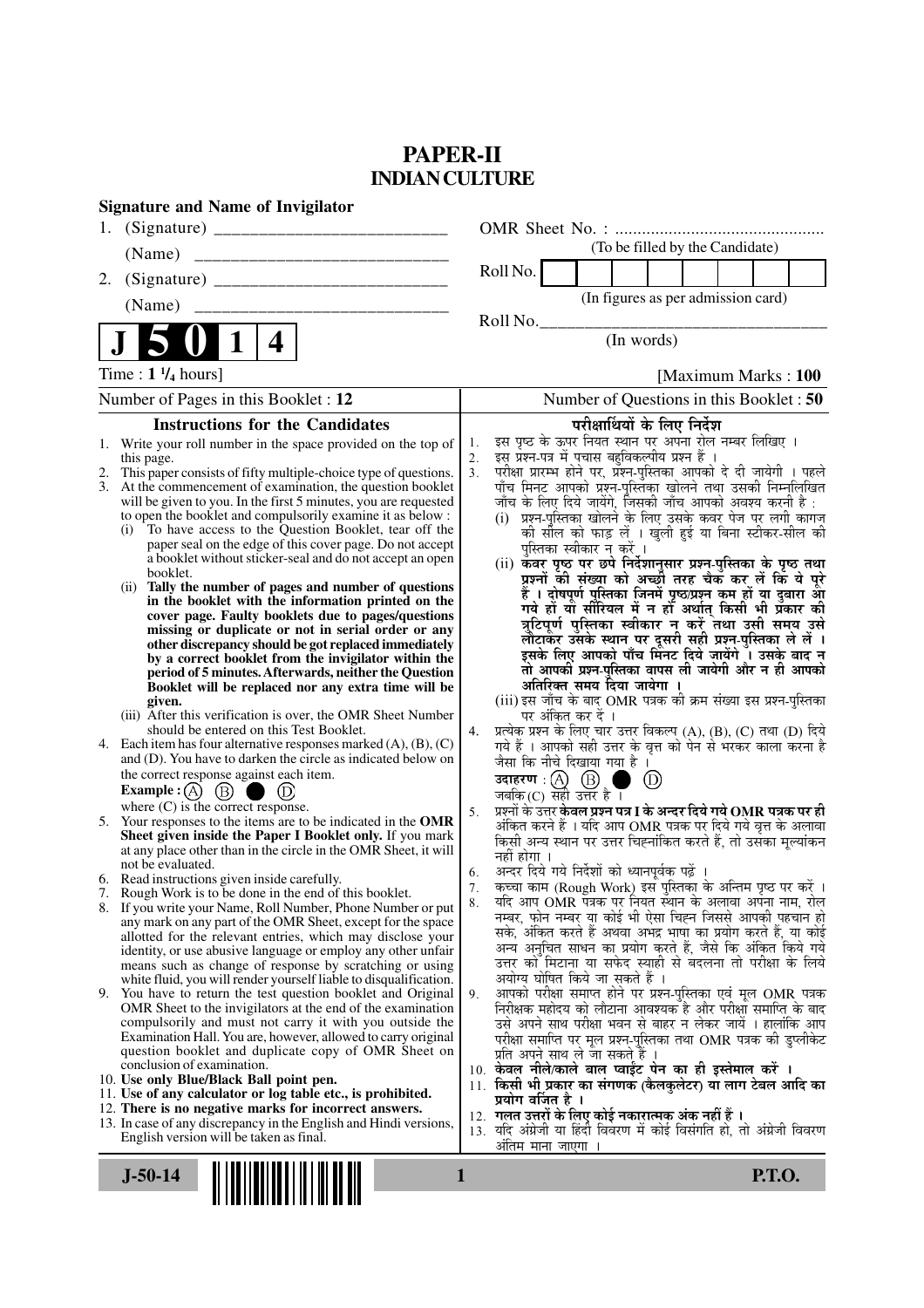## **INDIAN CULTURE PAPER – II**

- **NOTE :** This paper contains **fifty (50)** objective type questions of **two (2)** marks each. **All** questions are compulsory.
- **1.** Microlithic tools are the main tools of
	- (A) Lower Paleolithic period
	- (B) Middle Paleolithic period
	- (C) Mesolithic period
	- (D) Iron Age
- **2.** Which Harappan culture site has yielded the evidence of the cotton ?
	- (A) Kalibangan (B) Lothal
	- (C) Harappa (D) Mohenjodaro
- **3.** Jain Tirthankara Mahavira has been mentioned in the early Pali lilterature as
	- (A) Mahavira
	- (B) Nigantha Nataputta
	- (C) Vardhamana
	- (D) Videhaputta
- **4.** In which of the following forms of marriage the payment of the bride price was a condition ?
	- (A) Asura (B) Paisacha
	- (C) Prajapatya (D) Rakshasa
- **5.** Match List-I with List-II and select the correct answer using the code given below :

|                |                     | $List-I$        |             | $List-II$        |          |  |
|----------------|---------------------|-----------------|-------------|------------------|----------|--|
|                |                     | (Period)        |             | (Significant     |          |  |
|                |                     |                 |             | <b>Females</b> ) |          |  |
| a.             |                     | Vedic           |             | 1.               | Karuvaki |  |
| b.             |                     | Upnishadic      |             | ii.              | Apala    |  |
| $\mathbf{c}$ . |                     | <b>Buddhist</b> |             | iii.             | Gargi    |  |
| d.             | Mauryan             |                 |             | iv.              | Sujata   |  |
|                | <b>Codes:</b>       |                 |             |                  |          |  |
|                | a                   | b               | $\mathbf c$ | d                |          |  |
| (A)            | ii                  | iii             | iv          | $\mathbf{i}$     |          |  |
| (B)            | $\mathbf{i}$        | $\mathbf{ii}$   | iv          | iii              |          |  |
| (C)            | $\ddot{\mathbf{i}}$ | i               | iii         | iv               |          |  |
|                | i                   | ii              |             | iv               |          |  |

- **6.** The head of village administration Grāmani or Grāmika generally belonged to which Varna? (A) Brāhmana (B) Kshatriya (C) Vaiśya (D) Śūdra **7.** The Chief of Stent organization in
- Budha's time was known as (A) Bhojaka (B) Sārthavāha  $(C)$  Śresthi  $(D)$  Jyesthaka
- **8.** The first Jaina council was held at (A) Pāvā (B) Pātalinu (B) Pātaliputra  $(C)$  Valabh $\overline{i}$  (D) Vaisal $\overline{i}$
- **9.** The republic state against which Ajatashatru faught was :
	- (A) Koliya (B) Sakya
	- (C) Malla (D) Vajji
- **10.** Arrange the following women in chronological order i. Amrapali ii. Vasantsena
	- iii. Sutanuka iv. Jawala Select your answer from the code given below :

#### **Codes :**

| $(A)$ iv | $\overrightarrow{\mathbf{i}}$ | iii           | $\mathbf{i}$            |
|----------|-------------------------------|---------------|-------------------------|
| $(B)$ iv | $\mathbf{i}$                  | iii           | $\overline{\mathbf{u}}$ |
| $(C)$ i  | ii                            | iii           | $\mathbf{i}$            |
| $(D)$ iv | iii                           | $\mathbf{ii}$ | $\mathbf{i}$            |

- **11.** Which of the writer mentions about Ashoka's palace at Patliputra ?
	- (A) Magasthenes
	- (B) Fahien
	- (C) It. Sing
	- (D) None of the above
- **12.** Puranas mention which of the dynasties of South India ?
	- (A) Pallavas (B) Cholas
	- (C) Rashtrakutas (D) Satavahanas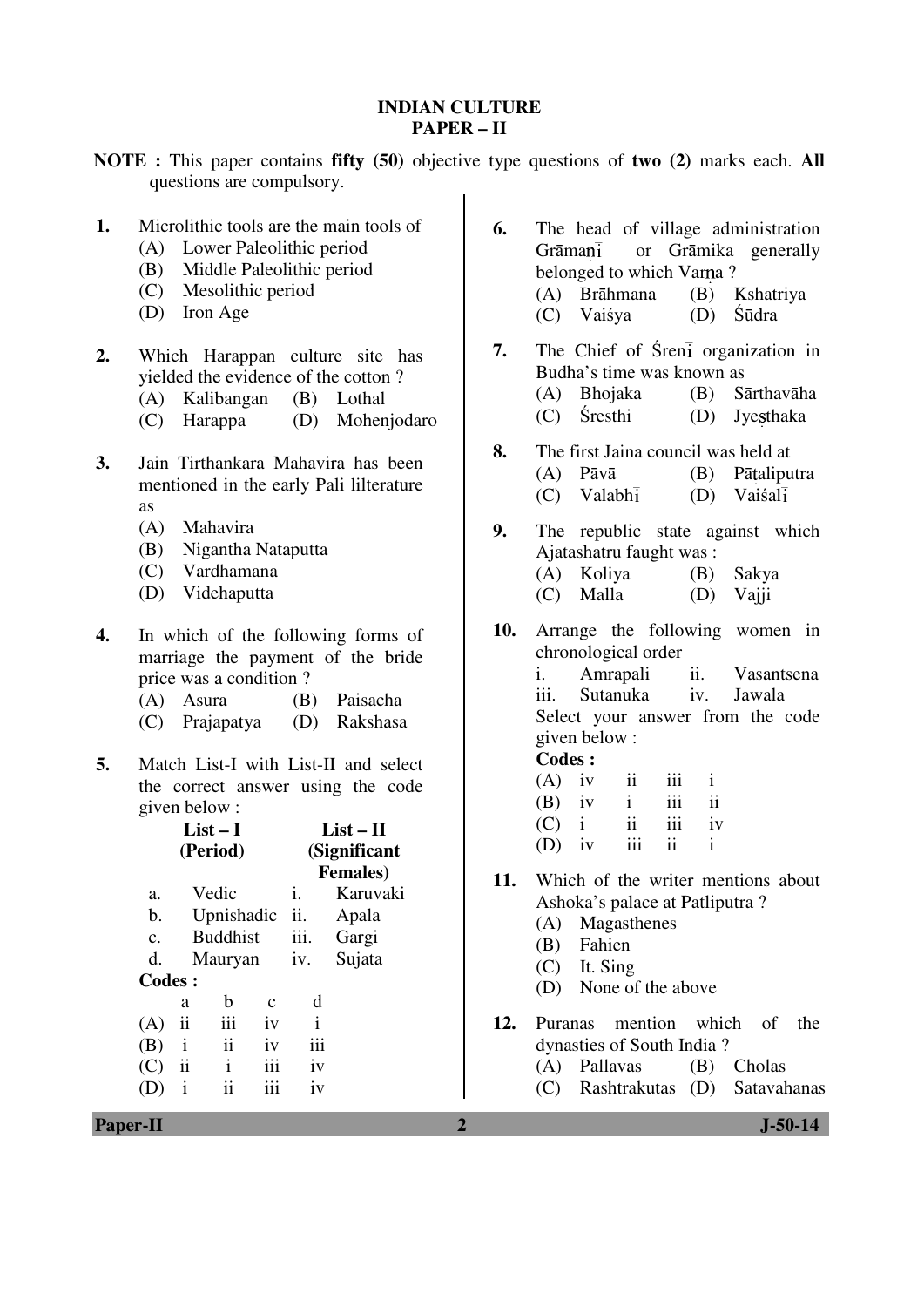# भारतीय संस्कृति

## प्रश्नपत्र – II

|           | नोट :     इस प्रश्नपत्र में <b>पचास (50</b> ) बहु-विकल्पीय प्रश्न हैं । प्रत्येक प्रश्न के <b>दो (2</b> ) अंक हैं । <b>सभी</b> प्रश्न अनिवार्य हैं । |     |                                                                                |
|-----------|------------------------------------------------------------------------------------------------------------------------------------------------------|-----|--------------------------------------------------------------------------------|
| 1.        | लघुपाषाण उपकरण निम्न काल के प्रमुख<br>उपकरण हैं :                                                                                                    | 6.  | ग्रामीण प्रशासन का मुखिया ग्रामणी या ग्रामिक<br>प्राय: किस वर्ण का होता था ?   |
|           | (A) निम्न पुरापाषाण काल                                                                                                                              |     | क्षत्रिय<br>$(A)$ ब्राह्मण<br>(B)                                              |
|           | मध्य पुरापाषाणकाल<br>(B)                                                                                                                             |     | वैश्य<br>(C)<br>(D)<br>शूद्र                                                   |
|           | $(C)$ मध्य पाषाणकाल                                                                                                                                  |     |                                                                                |
|           | लौह युग<br>(D)                                                                                                                                       | 7.  | बुद्ध के समय में श्रेणी संगठन के प्रमुख की संज्ञा<br>थी :                      |
| 2.        | किस हड़प्पा संस्कृति स्थल से वस्त्र के साक्ष्य                                                                                                       |     | सार्थवाह<br>(A) भोजक<br>(B)<br>श्रेष्ठी<br>ज्येष्ठक<br>(C)<br>(D)              |
|           | उपलब्ध होते हैं ?                                                                                                                                    |     |                                                                                |
|           | (A) कालीबंगा<br>लोथल<br>(B)                                                                                                                          | 8.  | प्रथम जैन संगीति हुई थी :                                                      |
|           | मोहनजोदड़ो<br>(D)<br>(C) हड़प्पा                                                                                                                     |     | (B) पाटलिपुत्र में<br>(A) पावा में                                             |
| 3.        | प्राचीन पाली साहित्य में जैन तीर्थंकर महावीर का                                                                                                      |     | वैशाली में<br>(C) वलभी में<br>(D)                                              |
|           | उल्लेख किस नाम से मिलता है ?                                                                                                                         | 9.  | अजातशत्रु ने किस गणतन्त्र राज्य के साथ युद्ध                                   |
|           | (A) महावीर<br>(B) निगंठ नातपुत्त                                                                                                                     |     | किया था ?                                                                      |
|           | वर्धमान<br>विदेहपुत्त<br>(D)<br>(C)                                                                                                                  |     | (A) कोलिय<br>(B)<br>शाक्य                                                      |
|           |                                                                                                                                                      |     | वज्जि<br>(D)<br>(C)<br>मल्ल                                                    |
| 4.        | निम्नलिखित किस विवाह प्रकार में कन्या शुल्क                                                                                                          |     |                                                                                |
|           | की शर्त होती थी ?                                                                                                                                    | 10. | निम्नलिखित महिलाओं को कालानुक्रम में                                           |
|           | (B)<br>पैशाच<br>आसुर<br>(A)                                                                                                                          |     | व्यवस्थित कीजिए ।                                                              |
|           | प्राजापत्य<br>(C)<br>(D)<br>राक्षस                                                                                                                   |     | आम्रपाली<br>ii.<br>वसन्तसेना<br>$i_{\cdot}$<br>iii.<br>iv.<br>जावाला           |
| 5.        | सूची – I (काल) को सूची – II (महिलायें) से                                                                                                            |     | सुतनुका<br>अपने उत्तर का चयन नीचे दिये गये कूट से                              |
|           | सुमेलित कीजिए और नीचे दिये गये कूट का                                                                                                                |     | दीजिये :                                                                       |
|           | उपयोग करते हुए सही उत्तर चयन कीजिए:                                                                                                                  |     | iii<br>ii<br>$(A)$ iv<br>$\mathbf{i}$                                          |
|           | सूची - II<br>सूची – I                                                                                                                                |     | $\overline{\textbf{ii}}$<br>$\rm iii$<br>$\rm i$<br>iv<br>(B)<br>$\,$ ii       |
|           | (काल) (महत्त्वपूर्ण महिलायें)                                                                                                                        |     | $\,$ iii<br>$(C)$ i<br>iv<br>(D)<br>iii<br>$\mathbf{ii}$<br>iv<br>$\mathbf{i}$ |
|           | वैदिक<br><u>i. कारुवाकी</u><br>a.                                                                                                                    |     |                                                                                |
|           | उपनिषदिक<br>ii.<br>अपाला<br>$\mathbf b$ .<br>बौद्ध                                                                                                   | 11. | कौन सा लेखक अशोक के पाटलीपुत्र के महल                                          |
|           | iii.<br>गार्गी<br>$\mathbf{c}$ .<br>मौर्य<br>d.                                                                                                      |     | का उल्लेख करता है ?                                                            |
|           | सुजाता<br>iv.<br>कूट :                                                                                                                               |     | (A) मैगस्थनीज<br>(B)<br>फाह्यान<br>(D) इनमें से कोई नहीं<br>(C) इत्सिंग        |
|           | d<br>$\mathbf b$<br>a<br>$\mathbf C$                                                                                                                 |     |                                                                                |
|           | $\rm ii$<br>iii<br>(A)<br>$\mathbf{i}$<br>iv                                                                                                         | 12. | पुराणों में दक्षिण भारत के किस राजवंश का                                       |
|           | iii<br>$\rm ii$<br>(B)<br>$\mathbf{i}$<br>iv                                                                                                         |     | उल्लेख मिलता है ?                                                              |
|           | $\rm ii$<br>(C)<br>iii<br>$\mathbf{i}$<br>iv                                                                                                         |     | चोल<br>$(A)$ पल्लव<br>(B)                                                      |
|           | $\rm ii$<br>$\,$ iii<br>$\mathbf{i}$<br>(D)<br>iv                                                                                                    |     | राष्ट्रकूट<br>(D)<br>(C)<br>सातवाहन                                            |
| $J-50-14$ | 3                                                                                                                                                    |     | <b>Paper-II</b>                                                                |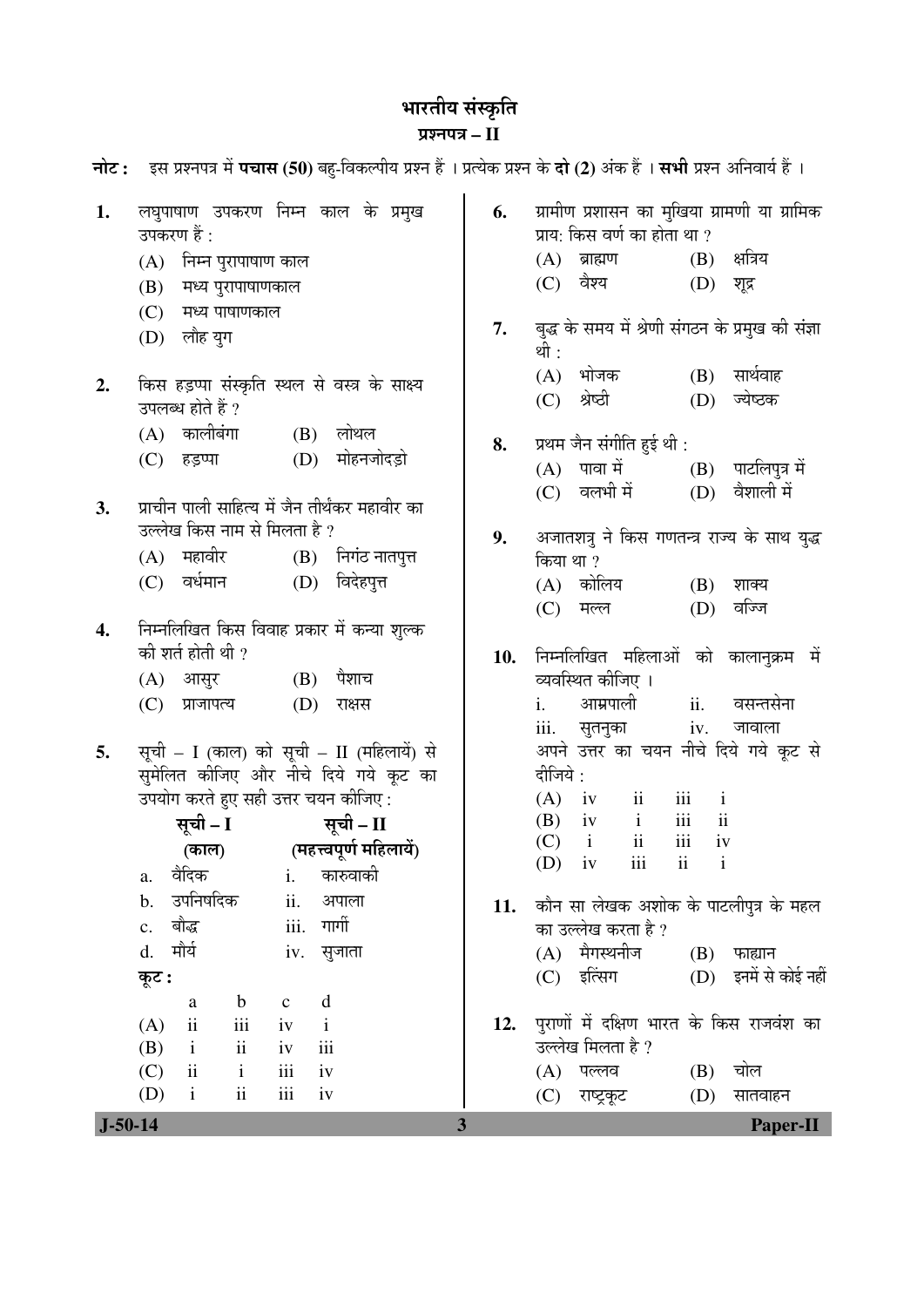- **13.** In the Mauryan administration 'Sannidhata' was incharge of
	- (A) Royal treasury
	- (B) Store house<br>(C) Cavalry
	- **Cavalry**
	- (D) Provincial administration
- **14.** Which of the following inscriptions mentions that the state had made provision of two granaries for relief in the time of distress ?
	- (A) Pillar Edict VII of Ashoka
	- (B) Hathigumpha Inscription of Kharavela
	-
	- (C) Piprahwa Vase Inscription Sohgaura inscription
- **15.** Rock cut caves at Barabar hills were carved during the time of
	- (A) Chandra Gupta Maurya
	-
	- (B) Bindusara<br>(C) Desratha (C) Desratha<br>(D) Kharavela
	- Kharavela
- **16.** The Indo-Greek envoy Heliodorus erected Garuda Pillar during the reign of<br>
(A) Agnimitra (B) Bhagabhadra
	- (A) Agnimitra (B) Bhagabhadra
	- Pushyamitra  $(D)$
- **17.** Who of the following rulers performed horse sacrifice ?
	- (A) Agnimitra
	- Kharavela
	- (C) Pushyamitra
	- (D) Gautamiputra Satakarni
- **18.** Match List-I with List-II and select correct answer from the code given below the lists :

|               | $List-I$      |              | $List - II$  |                      |  |  |
|---------------|---------------|--------------|--------------|----------------------|--|--|
|               | (Kings)       |              | (Title)      |                      |  |  |
| a.            |               | Kanishka     |              | <i>i</i> . Param     |  |  |
|               |               |              |              | Maheswara            |  |  |
| b.            | Ashoka        |              |              | ii. Devaputra        |  |  |
|               |               | c. Chandra   |              | iii. Devanampriya    |  |  |
|               |               | Gupta-II     |              |                      |  |  |
| d.            |               | Dhanga       |              | iv. Parama Bhagavata |  |  |
|               |               | Chandella    |              |                      |  |  |
| <b>Codes:</b> |               |              |              |                      |  |  |
|               | a             | b            | c            | d                    |  |  |
| (A)           | ii -          | iii          | iv           | $\mathbf{i}$         |  |  |
| (B)           | $\mathbf{i}$  | ii           | iii          | iv                   |  |  |
| (C)           | $\mathbf{ii}$ | $\mathbf{i}$ | iv           | iii                  |  |  |
|               | iii           | ii           | $\mathbf{i}$ | iv                   |  |  |
|               |               |              |              |                      |  |  |

- **19.** Kaveripattnam was
	- (A) Pallava capital
	- (B) Temple Town
	- (C) Army Centre
	- (D) Famous Sea-port
- **20.** Which of the following texts expounds the philosophy of Śūnyavāda ?
	- (A) Abhidharmakośa
	- (B) Lankāvatārasūtra
	- (C) Mādhyamika Kārikā
	- (D) Sūtrālankāra
- **21.** Prabhavati Gupta was the daughter of
	- (A) Kumardevi (B) Kuber Naga
	- (C) Dhruva Devi (D) Datta Devi
- **22.** A prominent centre of the Pāśupata sect during the Gupta period was
	- $(A)$  Kashi  $(B)$  Mathura
	- (C) Ujjavini (D) Vidiśā
- **23.** Who issued battle axe type of gold coins ?
	- (A) Samudra Gupta
	- (B) Chandra Gupta II
	- (C) Kumara Gupta
	- (D) Puru Gupta
- **24.** Given below are two statements; one labelled as Assertion (A) and the other labelled as Reason (R).
	- **Assertion (A) :** Samudragupta has been shown playing Vina on some gold coins.
	- **Reason (R) :** He was an expert in music.

 In the context of the above two statements which one of the following is correct ?

## **Codes :**

- $(A)$  Both  $(A)$  and  $(R)$  are true and  $(R)$ is the correct explanation of (A).
- $(B)$  Both  $(A)$  and  $(R)$  are true, but  $(R)$ is not correct explanation of (A).
- $(C)$  (A) is true, but  $(R)$  is false.
- (D) (A) is false, but (R) is true.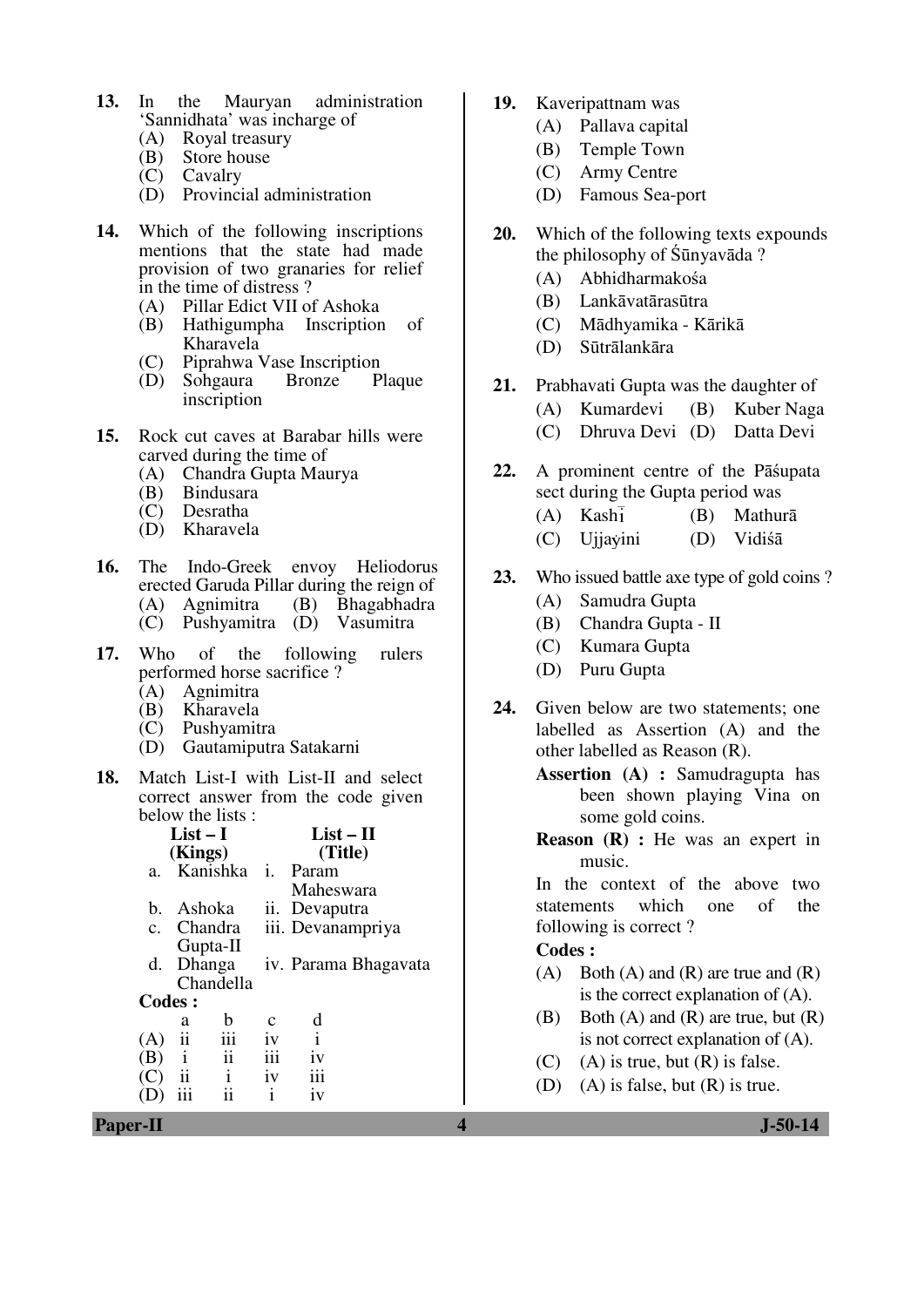| 13.           | मौर्य प्रशासन में 'सन्निधाता' के अधीन विभाग था                                                                          | <b>19.</b> | कावेरीपट्टनम् था                                                                |
|---------------|-------------------------------------------------------------------------------------------------------------------------|------------|---------------------------------------------------------------------------------|
|               | राजकोष<br>$(B)$ भंडार गृह<br>(A)                                                                                        |            | (A) पल्लव राजधानी (B) मंदिरों का नगर                                            |
|               | (D) प्रान्तीय प्रशासन<br>(C) अश्वसेना                                                                                   |            | सैनिक केन्द्र<br>प्रसिद्ध बन्दरगाह<br>(C)<br>(D)                                |
| 14.           | निम्नलिखित में से किस अभिलेख में उल्लेख है<br>कि आपत-काल में राहत के लिए राज्य ने दो<br>धान्यागारों की व्यवस्था की थी ? | 20.        | निम्नलिखित में से किस ग्रन्थ में शून्यवाद का<br>प्रतिपादन किया गया है ?         |
|               | (A) अशोक का स्तम्भलेख VII                                                                                               |            | (A) अभिधर्मकोश (B) लंकावतारसूत्र                                                |
|               | (B) खारवेल का हाथीगुंफा लेख                                                                                             |            | (C) माध्यमिक-कारिका (D)<br>सुत्रालंकार                                          |
|               | (C) पिप्रहवा कलश अभिलेख                                                                                                 |            |                                                                                 |
|               | (D) सोहगौरा ताम्रफलक अभिलेख                                                                                             |            | 21. प्रभावती गुप्त किसकी पुत्री थी ?                                            |
|               |                                                                                                                         |            | (A) कुमार देवी<br>(B) कुबेर नागा                                                |
| 15.           | बाराबार पर्वत श्रेणी में शैलोत्खात गुफायें किस<br>के काल में निर्मित हुईं ?                                             |            | (C) ध्रुवदेवी<br>(D) दत्तदेवी                                                   |
|               | (A) चन्द्रगुप्त मौर्य (B) बिन्दुसार                                                                                     |            |                                                                                 |
|               | खारवेल<br>(C) दशरथ<br>(D)                                                                                               | 22.        | गुप्त काल में पाशुपत सम्प्रदाय का एक प्रमुख<br>केन्द्र था                       |
| 16.           | हिन्द यवन दूत हेलियोदोर ने किसके काल में                                                                                |            | $(A)$ काशी<br>(B) मथुरा                                                         |
|               | गरुड़स्तम्भ की स्थापना की ?                                                                                             |            | विदिशा<br>(C) उज्जयिनी<br>(D)                                                   |
|               | (A) अग्निमित्र<br>$(B)$ भागभद्र                                                                                         |            |                                                                                 |
|               | (C) पुष्यमित्र<br>(D) वसुमित्र                                                                                          |            | 23. किसने परशु प्रकार के स्वर्ण सिक्के प्रचलित<br>किये ?                        |
| 17.           | निम्नलिखित में से किस शासक ने अश्वमेघ यज्ञ                                                                              |            | (B) चन्द्रगुप्त द्वितीय<br>(A) समुद्रगुप्त                                      |
|               | किया था ?<br>(A) अग्निमित्र<br>$(B)$ खारवेल                                                                             |            | (C)<br>कुमारगुप्त<br>पुरू गुप्त<br>(D)                                          |
|               | (C) पुष्यमित्र<br>(D) गौतमीपुत्र सातकर्णि                                                                               |            |                                                                                 |
|               | 18. सूची – I को सूची – II से सुमेलित कीजिए और                                                                           | 24.        | निम्नलिखित दो कथनों में से पहले को कथन (A)<br>और दूसरे को कारण (R) कहा गया है : |
|               | प्रदत्त कूट से सही उत्तर का चयन कीजिए :                                                                                 |            | कथन (A) : समुद्रगुप्त को उसके कुछ स्वर्ण                                        |
|               | सूची – I<br>सूची - II<br>(उपाधि)<br>(शासक)                                                                              |            | सिक्कों पर वीणावादन करते हुए अंकित<br>किया गया है ।                             |
|               | i. परम माहेश्वर<br>a. कनिष्क                                                                                            |            | उपर्युक्त दो कथनों के संदर्भ में निम्नलिखित में से                              |
|               | b. अशोक<br>ii. देवपुत्र                                                                                                 |            | कौन सा सही है ?                                                                 |
|               | चन्द्रगुप्त द्वितीय<br>iii. देवानांप्रिय<br>c.                                                                          |            | <b>कारण (R) :</b> वह संगीत में निष्णात था ।                                     |
|               | d. धंग चन्देल<br>iv. परम भागवत                                                                                          |            | (A) और (R) दोनों सही हैं और (A) का<br>(A)                                       |
|               | कूट :                                                                                                                   |            | (R) सही स्पष्टीकरण है ।                                                         |
|               | d<br>$\mathbf b$<br>a<br>$\mathbf c$<br>iii<br>ii<br>(A)<br>iv<br>$\mathbf{i}$<br>ii<br>iii<br>$\mathbf{i}$             |            | (A) और (R) दोनों सही हैं, परन्तु (A),<br>(B)<br>का (R) सही स्पष्टीकरण नहीं है।  |
|               | (B)<br>iv<br>$\overline{\mathbf{u}}$<br>iii<br>(C)<br>$\mathbf{i}$<br>iv                                                |            | (A) सही है, परन्तु (R) गलत है)।<br>(C)                                          |
|               | ii<br>iii<br>$\mathbf{i}$<br>(D)<br>iv                                                                                  |            | (A) गलत है, परन्तु (R) सही है ।<br>(D)                                          |
| $J - 50 - 14$ | 5                                                                                                                       |            | <b>Paper-II</b>                                                                 |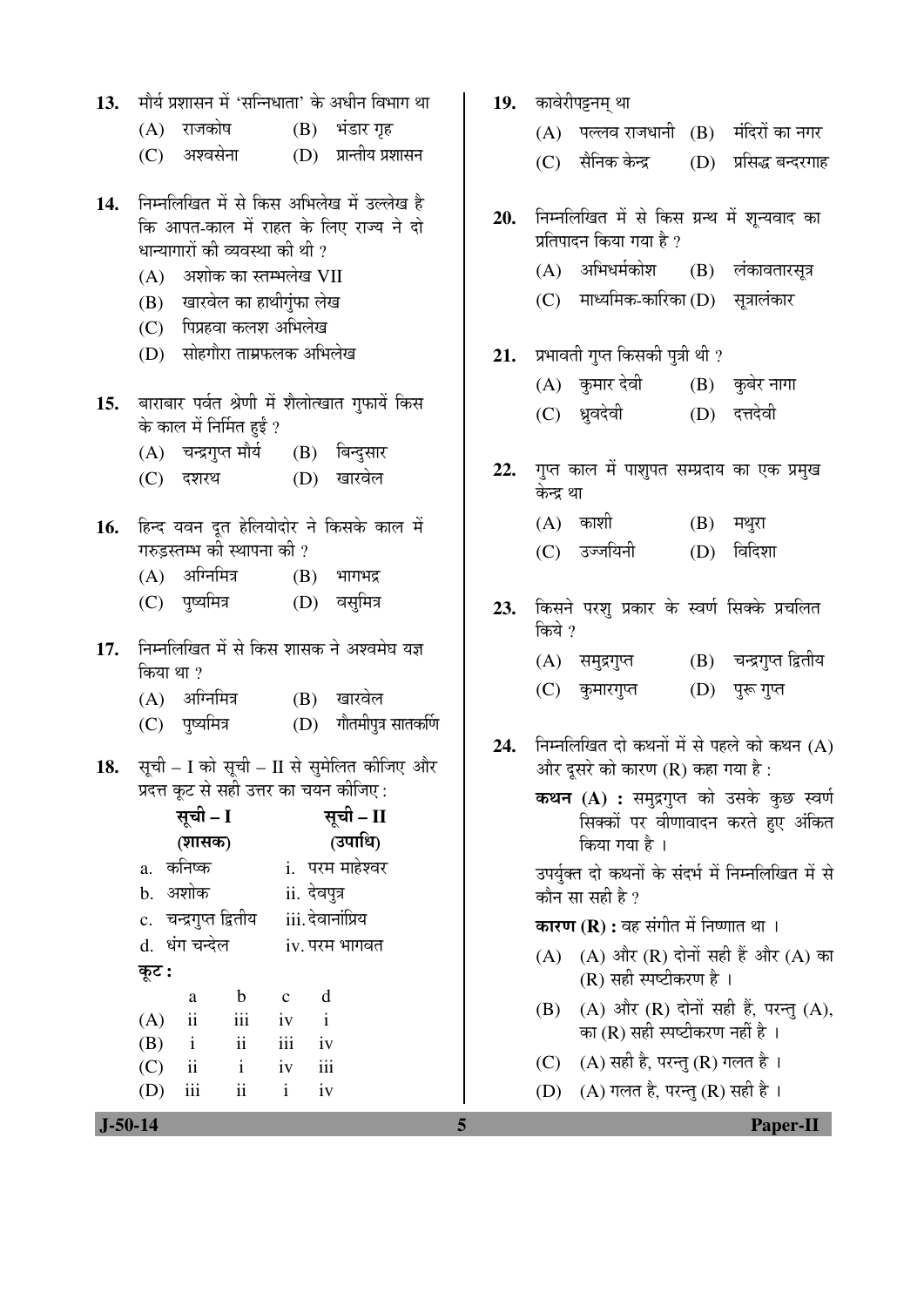| 25. | Which of the following Gupta gold |                         |                             |                         |              |     |                                       |  |
|-----|-----------------------------------|-------------------------|-----------------------------|-------------------------|--------------|-----|---------------------------------------|--|
|     |                                   |                         |                             |                         |              |     | coin type has the depiction of Ganga  |  |
|     |                                   |                         | on the reverse?             |                         |              |     |                                       |  |
|     |                                   |                         | (A) Parasu type             |                         |              |     |                                       |  |
|     |                                   |                         | (B) Vina type               |                         |              |     |                                       |  |
|     |                                   |                         | (C) Vyaghra type            |                         |              |     |                                       |  |
|     |                                   |                         | (D) Ashvamedha type         |                         |              |     |                                       |  |
| 26. |                                   |                         |                             |                         |              |     | The identification mark of Trithankar |  |
|     |                                   |                         | Mahavira image is           |                         |              |     |                                       |  |
|     |                                   |                         | (A) Elephant (B) Horse      |                         |              |     |                                       |  |
|     |                                   | $(C)$ Dear              |                             |                         |              |     | (D) Lion                              |  |
| 27. |                                   |                         |                             |                         |              |     | Match List-I (Temple) with List-II    |  |
|     |                                   |                         |                             |                         |              |     | (Place) and select the correct answer |  |
|     |                                   |                         | using the code given below: |                         |              |     |                                       |  |
|     |                                   |                         | $List-I$                    |                         |              |     | $List - II$                           |  |
|     |                                   |                         | (Temple)                    |                         |              |     | (Place)                               |  |
|     |                                   |                         |                             |                         |              |     | a. Ladkhan Temple i. Kanchi           |  |
|     | b.                                | Temple                  | Kailashnath                 |                         |              |     | ii. Aihole                            |  |
|     |                                   |                         |                             |                         |              |     | c. Kailash Temple iii. Thanjavuru     |  |
|     |                                   |                         | d. Bhridishwar              |                         |              |     | iv. Ellora                            |  |
|     |                                   | Temple                  |                             |                         |              |     |                                       |  |
|     | <b>Codes:</b>                     |                         |                             |                         |              |     |                                       |  |
|     |                                   | a                       | b                           | $\mathbf{C}$            |              | d   |                                       |  |
|     | $(A)$ i                           |                         | $\overline{\mathbf{ii}}$    | iii                     |              | iv  |                                       |  |
|     |                                   |                         | $(B)$ ii i iv               |                         |              | iii |                                       |  |
|     | $(C)$ iii                         |                         | $\mathbf{i}$                | $\overline{\mathbf{u}}$ |              | iv  |                                       |  |
|     | $(D)$ ii                          |                         | iii                         | iv                      | $\mathbf{i}$ |     |                                       |  |
| 28. |                                   |                         |                             |                         |              |     | Match List-I (author) with List-II    |  |
|     |                                   |                         |                             |                         |              |     | (work) and select the correct answer  |  |
|     |                                   |                         | using the code given below: |                         |              |     |                                       |  |
|     |                                   | $List-I$                |                             |                         |              |     | $List-II$                             |  |
|     |                                   | (Author)                |                             |                         |              |     | (Work)                                |  |
|     | a.                                |                         | Kamanadaka                  |                         | i.           |     | Panchtantra                           |  |
|     | b.                                | Vishnu                  |                             |                         | ii.          |     | Nitisara                              |  |
|     |                                   | Sharma                  |                             |                         |              |     |                                       |  |
|     | c.                                |                         | Sri Harsha                  |                         |              |     | iii. Probodh                          |  |
|     |                                   |                         |                             |                         |              |     | Chandrodaya                           |  |
|     | d.                                | Krishna                 |                             |                         |              |     | iv. Naishadha-                        |  |
|     |                                   | Mishra                  |                             |                         |              |     | Charita                               |  |
|     | <b>Codes :</b>                    |                         |                             |                         |              |     |                                       |  |
|     |                                   | a                       | b                           | c                       |              | d   |                                       |  |
|     | (A)                               | ii                      | $\mathbf{i}$                | iv                      |              | iii |                                       |  |
|     | (B)                               | $\mathbf{i}$            | $\rm ii$                    | iii                     |              | iv  |                                       |  |
|     | (C)                               | $\overline{\mathbf{u}}$ | $\mathbf{i}$                | iii                     |              | iv  |                                       |  |
|     | $(D)$ iii                         |                         | iv                          | i                       |              | ii  |                                       |  |

- **29.** Indicate one of the works of Kalidas which referred the temple of Mahakala at Ujjain ?
	- (A) Raghuvamsa
	- (B) Kumarsambhava
	- (C) Meghadutta
	- (D) Malvikaganimitram
- **30.** In which of the following temples makar torana is the architectural part ?
	- (A) Chola Temple
	- (B) Pallava Temple
	- (C) Parmar Temple
	- (D) Chandella Temple
- **31.** A lady from a village of Kashmir who wrote lol-lyrics or love verses in the late sixteenth century was
	- (A) Lalla Ded
	- (B) Rupa Bhawani
	- (C) Habba Khātun
	- (D) None of the above
- **32.** 'Zawabit' means
	- (A) State laws
	- (B) Islamic laws
	- (C) Military laws
	- (D) Laws for sufi way of life
- **33.** The first book 'Khair-ul-Bayan' in Pasthu language was written by
	- (A) Bayazid Raushan
	- (B) Akhund Darwiza
	- (C) Khushal Khan Khatak
	- (D) Niamatullah Khan

**Paper-II 6 J-50-14**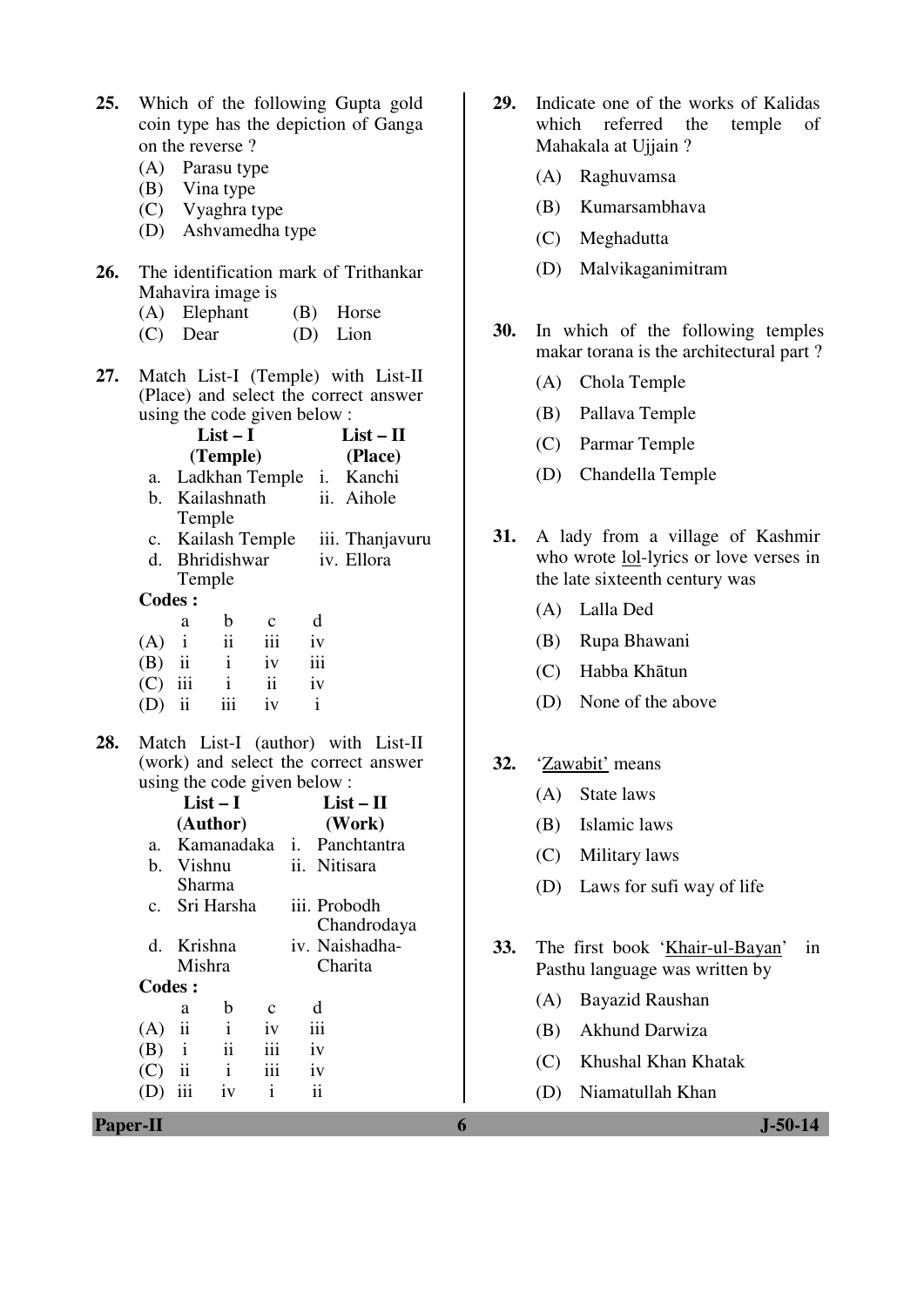| 25. निम्न में से किस प्रकार के गुप्त स्वर्ण सिक्के के |
|-------------------------------------------------------|
| पृष्ठभाग पर गंगा का अंकन मिलता है ?                   |

- (A) परशु प्रकार (B) वीणा प्रकार (C) व्याघ्र प्रकार (D) अश्वमेध प्रकार
- **26.** तीर्थंकर महावीर की प्रतिमा का पहचान लांछन है
	- $(A)$  हाथी  $(B)$  घोडा
	- $(C)$  हिरण  $(D)$  सिंह
- 27. सृची I (मन्दिर) को सृची II (स्थान) से सुमेलित कीजिए । दिये गये कूट का उपयोग करते हए सही उत्तर का चयन कीजिए :

|       |                         | सूची – I            |                     |              | सूची – II |
|-------|-------------------------|---------------------|---------------------|--------------|-----------|
|       |                         | (मंदिर)             |                     |              | (स्थान)   |
|       |                         | a. लाडखाँ मंदिर     |                     | i. कांची     |           |
|       |                         | b.  कैलासनाथ मंदिर  |                     | ii. ऐहोल     |           |
|       |                         | c.   कैलास मंदिर    |                     | iii. तंजावूर |           |
|       |                         | d.  बृहदीश्वर मंदिर |                     | iv. एलोरा    |           |
| कूट : |                         |                     |                     |              |           |
|       | a                       | b                   | $\mathbf c$         | d            |           |
| (A)   | $\mathbf{i}$            | ii                  | iii                 | iv           |           |
|       | $(B)$ ii                | $\mathbf{i}$        | iv                  | iii          |           |
| (C)   | iii                     | $\mathbf{i}$        | $\ddot{\mathbf{i}}$ | iv           |           |
| (D)   | $\overline{\mathbf{u}}$ | iii                 | iv                  | $\mathbf{i}$ |           |

28. सूची – I (लेखक) को सूची – II (कृति) से सुमेलित कीजिए और दिये गये कुट का उपयोग करते हुए सही उत्तर का चयन कीजिए :

|              | सूची - I                |              | सूची - II    |                       |
|--------------|-------------------------|--------------|--------------|-----------------------|
|              | (लेखक)                  |              |              | (कृति)                |
|              | a. कामन्दक              |              |              | i. पंचतंत्र           |
|              | b. विष्णु शर्मा         |              |              | ii. नीतिसार           |
| c. श्री हर्ष |                         |              |              | iii. प्रबोध चन्द्रोदय |
|              | d. कृष्ण मिश्र          |              |              | iv. नैषध-चरित         |
| कूट :        |                         |              |              |                       |
|              | a                       | b            | $\mathbf{c}$ | d                     |
| (A)          | $\overline{\mathbf{u}}$ | $\mathbf{i}$ | iv           | iii                   |
| $(B)$ i      |                         | ii           | iii          | iv                    |
| $(C)$ ii     |                         | $\mathbf{i}$ | iii          | iv                    |
| (D)          | iii                     | iv           | $\mathbf{i}$ | $\ddot{\mathbf{i}}$   |

- 29. कालिदास की उस कृति का उल्लेख कीजिए <u>जिसमें उज्जैन के महाकाल मंदिर का उल्लेख</u> है ?
	- $(A)$  रघुवंश
	- (B) कुमारसम्भव
	- (C) मेघदूत
	- (D) मालविकाग्निमित्रम
- 30. मकर तोरण निम्नलिखित में से किस मंदिर वास्त का अंग है ?
	- $(A)$  चोल मंदिर  $(B)$  पल्लव मंदिर
	- (C) परमार मंदिर (D) चन्देल मंदिर
- 31. सोलहवीं सदी के उत्तरार्ध में कश्मीर के एक गाँव की वह महिला जिसने लोक-गीत अथवा प्रेम गीत लिखे. थी
	- $(A)$  लल्ला देद
	- $(B)$  रूपा भवानी
	- (C) हब्बा खातून
	- (D) उपर्युक्त में से कोई नही
- 32. 'जवाबित' का अर्थ है
	- $(A)$  राज्य कानून
	- (B) इस्लामिक कानून
	- (C) सैनिक कानून
	- (D) सूफीयाना जीवन के कानून
- 33. पस्तु भाषा में पहली पुस्तक '<u>खैरउलबयाँ</u>' किसके द्वारा लिखी गई ?
	- $(A)$  बयाज़ीद रोशन
	- (B) अखण्ड दरवीज़ा
	- (C) खुशाल खाँ खटक
	- (D) नियामतउल्ला खाँ

 **J-50-14 7 Paper-II**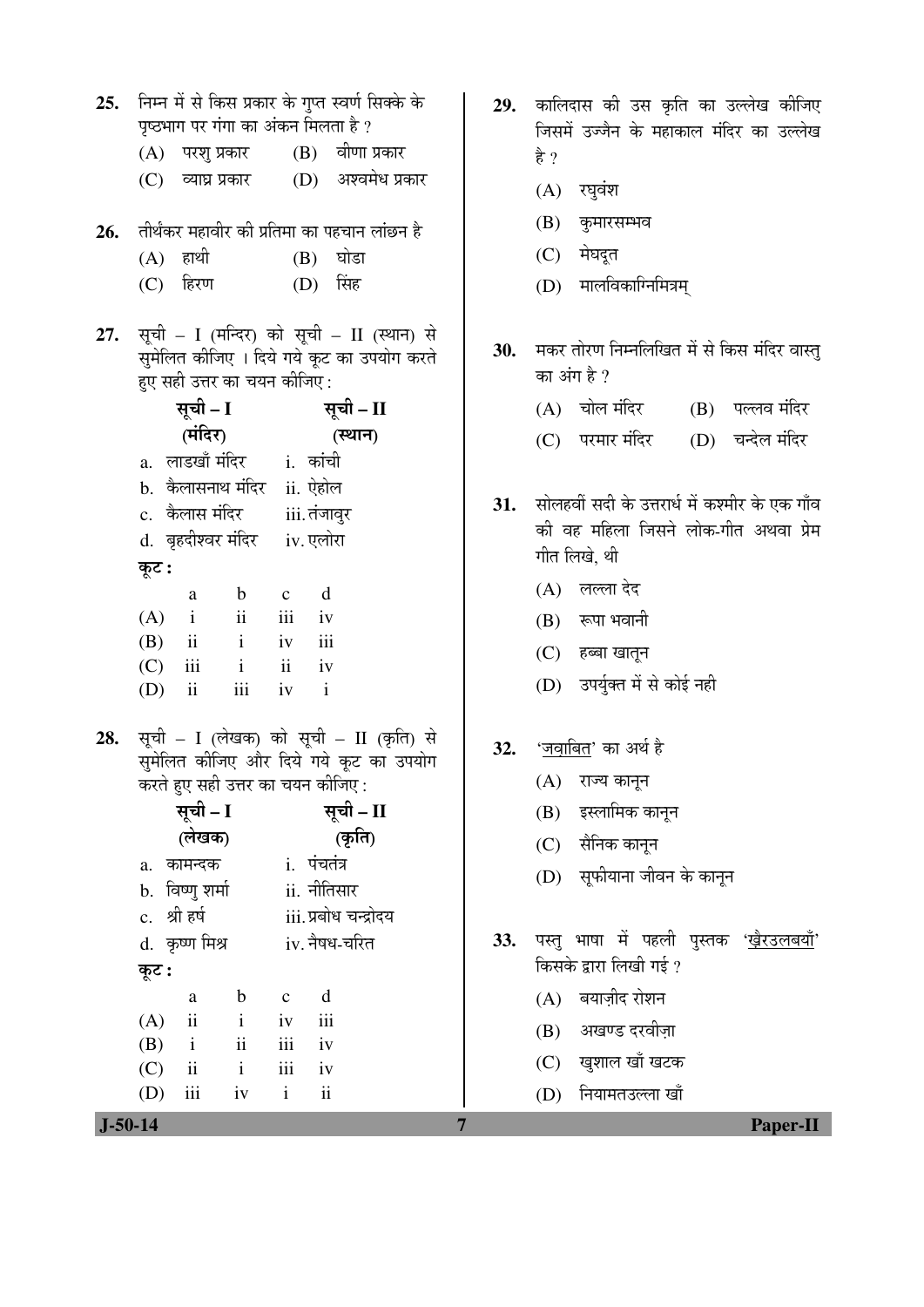- **34.** The famous painter of the 18<sup>th</sup> century Bhola Ram belonged to the Painting style of
	- (A) Garhwal Painting
	- (B) Sikh Painting
	- (C) Rajput Painting
	- (D) Mughal Painting
- **35.** The fort of Gagron in Rajasthan belongs to which one of the following styles ?
	- (A) Audak fort (B) Parwat fort
	- (C) Dhanwan fort (D) Van fort
- **36.** Who is the Author of the famous composition 'Amukht Malyad' of the Vijay Nagar empire ?
	- (A) Nar singh
	- (B) Sada Shiv Rao
	- (C) Raja Krishna Dev Rao
	- (D) Dev Rao II
- **37.** The known sources do not support the preference of drinking Ganga water by the following ruler ?
	- (A) Mohammad Bin Tughlaq
	- (B) Humayun
	- (C) Akbar
	- (D) Aurangzeb
- **Paper-II 8 J-50-14**
- **38.** Given below are two statements, one labelled as Assertion (A) and the other labelled as Reason (R) :
	- **Assertion (A) :** Ālwār and Naynār Saints were pure hearted saints of Bhakti movement.
	- **Reason (R) :** They were of the view that the Almighty does not present himself before a soul who is proud, reasonful and full of logic.

In the context of the above two statements, which one of the following is correct ?

## **Codes :**

- (A) Both (A) and (R) are true and  $(R)$ is the correct explanation of (A).
- (B) Both (A) and (R) are true, but (R) is not the correct explanation of (A).
- $(C)$  (A) is true, but  $(R)$  is false.
- (D) (A) is false, but (R) is true.
- **39.** Who established Akal-Takht ?
	- (A) Guru Nanak
	- (B) Guru Govind Singh
	- (C) Guru Hargovind
	- (D) Guru Har Rai
- **40.** Aurang was a collecting centre for
	- (A) Textiles
	- (B) Land Revenue
	- (C) Agricultural Production
	- (D) Weapons
- **41.** Which one of the following statements is not correct concerning the commercial activities of Baniyas during the pre-colonial period ?
	- (A) At village level they traded on agrarian products.
	- (B) They acted as money-lenders giving loan to the state officials and nobles associated with trade.
	- (C) In towns they deal with grain, textiles, gold, silver spices etc.
	- (D) Generally they did not own ships for conducting trade.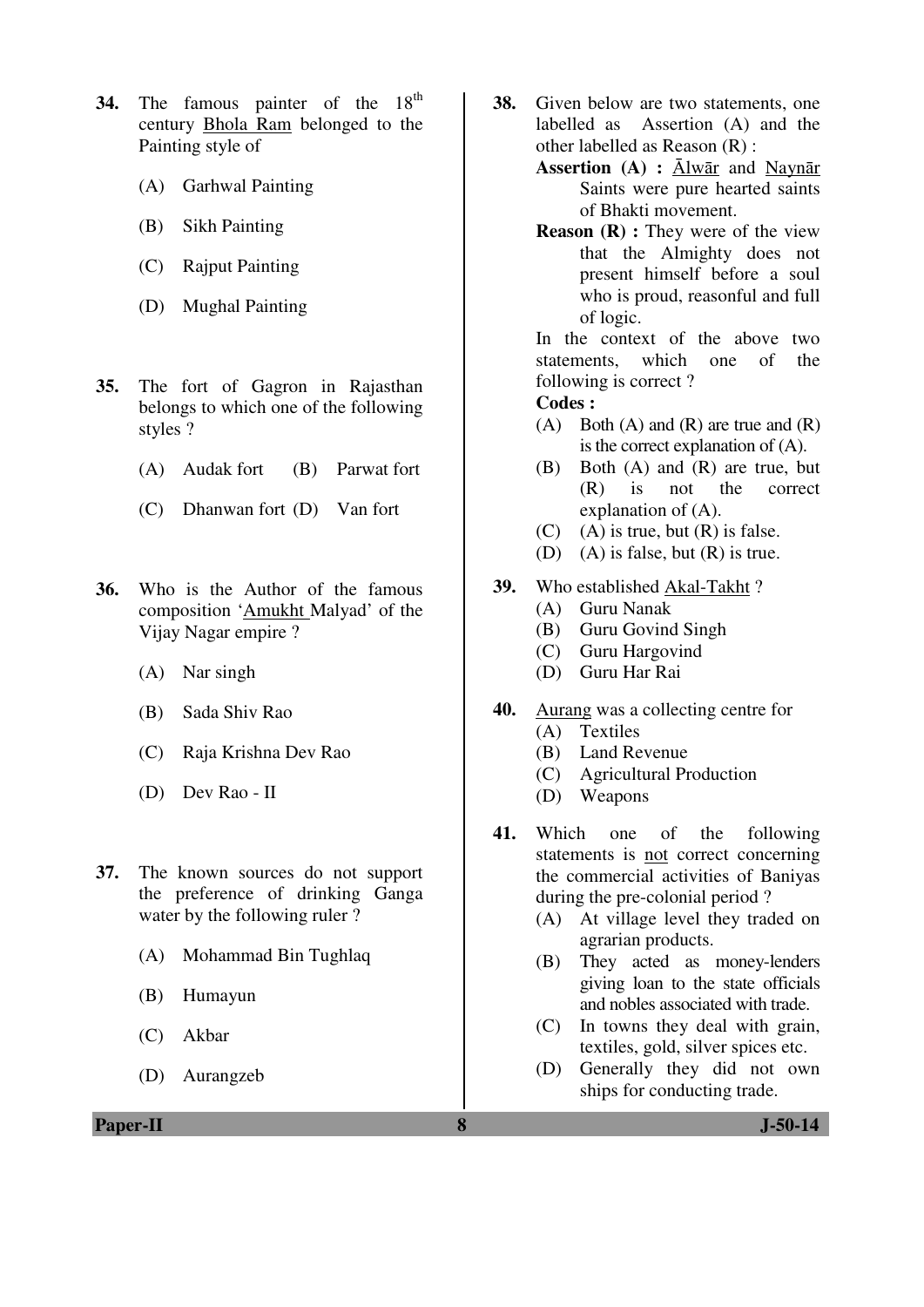|  |  |                                      | <b>34.</b> 18वीं सदी के प्रसिद्ध चित्रकार भोलाराम |
|--|--|--------------------------------------|---------------------------------------------------|
|  |  | चित्रकला की किस शैली से संबंधित थे ? |                                                   |

- $(A)$  गढ़वाल चित्रकला
- $(B)$  सिख चित्रकला
- (C) राजपूत चित्रकला
- (D) मुगल चित्रकला

**35.** राजस्थान का गागरोन का किला किस शैली का है $?$ 

- (A) औदक दुर्ग (B) पर्वत दुर्ग
- (C) धन्वन दुर्ग (D) वन दुर्ग
- 36. विजयनगर साम्राज्य की प्रसिद्ध रचना <u>अमुक्त</u> माल्यद का लेखक कौन है ?
	- $(A)$  नरसिंह
	- $(B)$  सदाशिव राव
	- (C) राजाकृष्णदेव राव
	- (D) देवराव II
- **37.** –ज्ञात स्रोतों से इसकी पुष्टि नहीं होती है कि निम्नांकित शासक गंगाजल पीने को प्राथमिकता देता था $:$ 
	- $(A)$  मोहम्मद बिन तुगलक
	- $(B)$  हुमायूँ
	- $(C)$  अकबर
	- (D) औरंगजेब

| 38. |                                                                           | (R) का नाम दिया गया है :           |  | निम्नलिखित दो कथन हैं जिनमें से प्रथम को<br>अभिकथन (A) कहा गया है और दूसरे को तर्क<br><b>अभिकथन (A) :</b> आलवार और नयनार संत<br>भक्ति आन्दोलन के शुद्ध हृदय संत थे।<br><b>तर्क (R) :</b> उनका यह विचार था कि सर्वशक्तिमान |  |  |
|-----|---------------------------------------------------------------------------|------------------------------------|--|---------------------------------------------------------------------------------------------------------------------------------------------------------------------------------------------------------------------------|--|--|
|     |                                                                           | समक्ष उपस्थित नहीं होते ।          |  | घमंडी, तार्किक और बुद्धिपूर्ण आत्मा के                                                                                                                                                                                    |  |  |
|     | उपर्युक्त दो कथनों के संदर्भ में निम्नलिखित में से<br>कौन सा कथन सही है ? |                                    |  |                                                                                                                                                                                                                           |  |  |
|     | कूट :                                                                     |                                    |  |                                                                                                                                                                                                                           |  |  |
|     | (A)                                                                       | (R) सही स्पष्टीकरण है ।            |  | $(A)$ और $(R)$ दोनों सही हैं और $(A)$ का                                                                                                                                                                                  |  |  |
|     | (B)                                                                       | का (R) सही स्पष्टीकरण नहीं है ।    |  | (A) और (R) दोनों सही हैं, परन्तु (A),                                                                                                                                                                                     |  |  |
|     | (C)                                                                       | (A) सही है, परन्तु (R) गलत है)।    |  |                                                                                                                                                                                                                           |  |  |
|     | (D)                                                                       | (A) गलत है, परन्तु (R) सही है।     |  |                                                                                                                                                                                                                           |  |  |
| 39. |                                                                           | अक़ाल तख्त किसने स्थापित किया था ? |  |                                                                                                                                                                                                                           |  |  |
|     |                                                                           | (A) गुरु नानक                      |  | (B) गुरु गोविन्दसिंह                                                                                                                                                                                                      |  |  |

- (C) गुरु हरगोविन्द (D) गुरु हर राय
- 40. औरंग निम्नलिखित में से किसका संग्रह केंद्र था ?
	- $(A)$  वस्त्र  $(B)$  भ-राजस्व
	- (C) कृषि उत्पादन (D) हथियार
- 41. उपनिवेश काल से पूर्व बनियों की वाणिज्यिक <u>क्रियाकलापों के संबंध में निम्नलिखित में से</u> कौन-सा कथन सही नहीं है ?
	- (A) ग्रामीण स्तर पर वे कृषि उत्पादों का व्यापार करते थे ।
	- (B) वे राज्य के अधिकारियों और व्यापार से जुड़े कुलीन लोगों को ऋण देकर साहूकार के रूप में कार्य करते थे।
	- $(C)$  शहरों में वे अन्न, वस्त्र, सोना, चाँदी, मसालों आदि का व्यापार करते थे ।
	- (D) व्यापार करने के लिये सामान्यत: उनके अपने जहाज नहीं होते थे ।

 **J-50-14 9 Paper-II**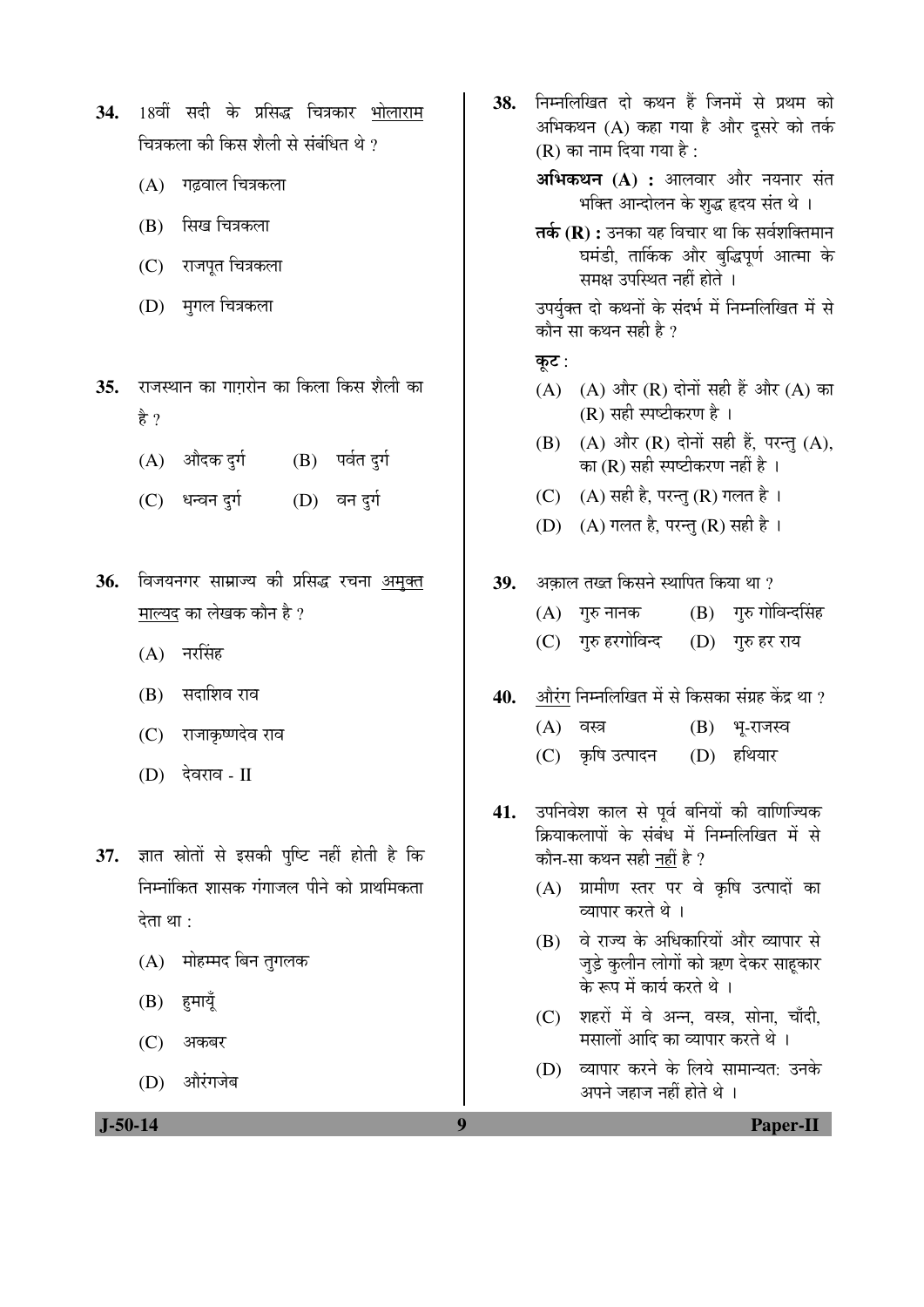- **42.** Who founded the Arya Sabha ?
	- (A) Rajkumari Amrit Kaur
	- (B) Vijaya Lakshmi Pandit
	- (C) Pandita Ramabai
	- (D) Sarojini Naidu
- **43.** When was the Hindu Mahasabha founded ?
	- (A) 1917 (B) 1920
	- (C) 1923 (D) 1926
- **44.** In which language did Prem Chand start his literary career ?
	- (A) Hindi (B) Persian
	- (C) Sanskrit (D) Urdu
- **45.** Arrange the following daily newspapers in chronological order of their launching
	- 1. The Tribune
	- 2. The Times of India
	- 3. The Hindustan Times
	- 4. The Statesman

 Select your answer from the code given below :

- (A) 1 2 3 4 (B) 3 4 1 2
- $(C)$  2 4 1 3
- (D) 4 2 1 3
- **46.** Who launched the Faraizi Reform Movement ?
	- (A) Sayyid Ahmad Khan
	- (B) Shariat Ullah
	- (C) Karmat Ali
	- (D) Dada Miyan

**47.** Given below are two statements, one labelled as Assertion (A) and the other labelled as Reason (R) :

- **Assertion (A) :** The British India Government could not abolish the untouchability.
- **Reason (R) :** It was afraid of arousing the hostility of orthodox sections of Indian society.

In the context of the above two statements, which one of the following is correct ?

### **Codes :**

- (A) Both (A) and (R) are true and (R) is the correct explanation of  $(A).$
- (B) Both (A) and (R) are true, but (R) is not the correct explanation of (A).
- $(C)$  (A) is true, but  $(R)$  is false.
- (D) (A) is false, but (R) is true.
- **48.** Which of the following works is often considered as an authentic statement of Gandhian political ideology ?
	- (A) My Experiments with Truth
	- (B) Hind Swaraj
	- (C) Satyagraha in South Africa
	- (D) None of the above
- **49.** Theoretical reference to 'imagined communities' first appeared in the work of

(A) B. Anderson (B) B.S. Miller

- (C) J. Boulton (D) H. Kulke
- **50.** Who among the following musicians is not a vocalist ?
	- (A) Bhim Sen Joshi
	- (B) Ali Akbar Khan
	- (C) Pandit Kumar Gandharva
	- (D) Ustad Bade Ghulam Ali Khan

**Paper-II** J-50-14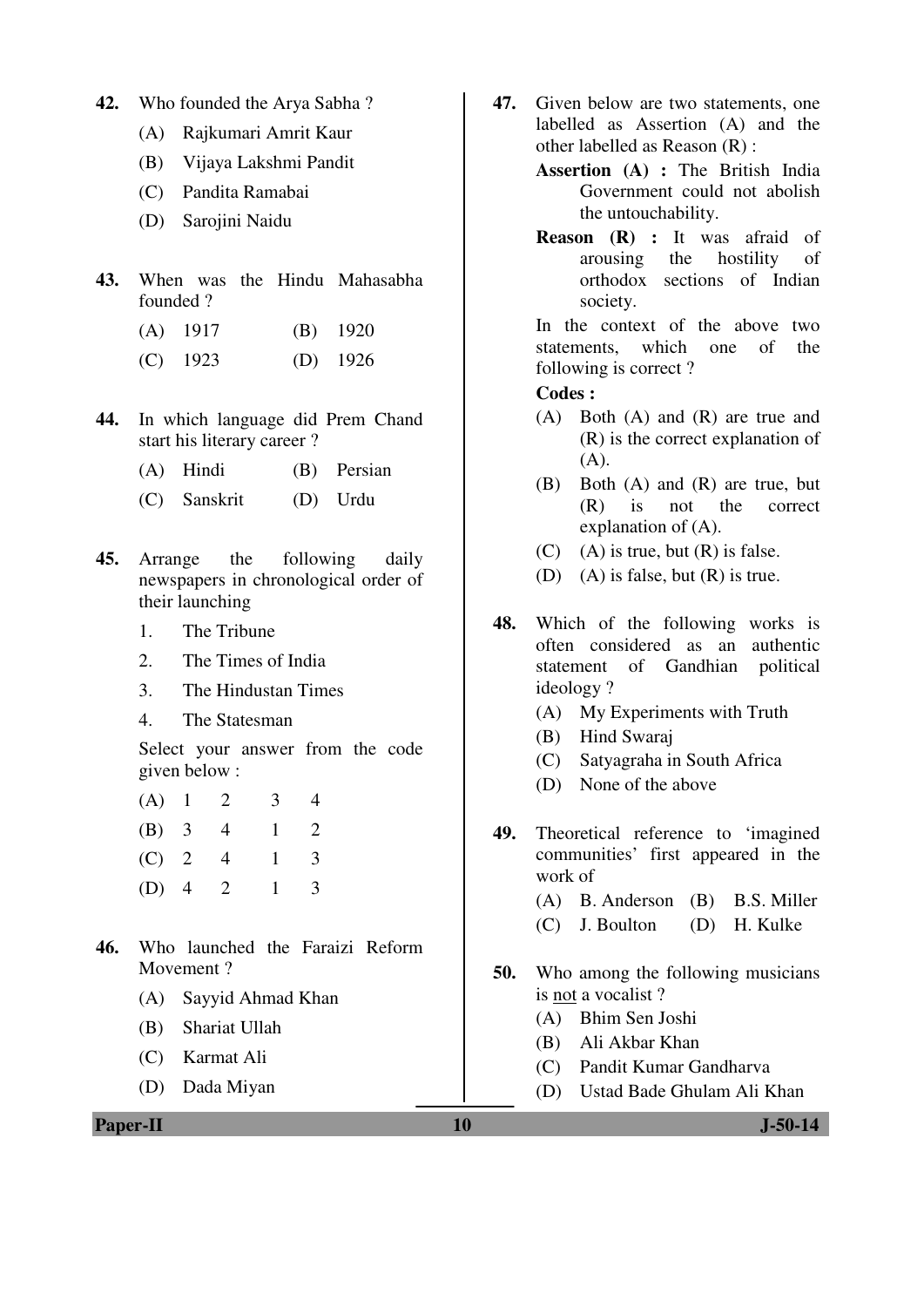| 42.           | आर्य सभा की संस्थापना किसने की थी ?                                   | 47. | नीचे दो कथन दिए गए हैं, जिनमें से एक                                                                                  |
|---------------|-----------------------------------------------------------------------|-----|-----------------------------------------------------------------------------------------------------------------------|
|               | राजकुमारी अमृत कौर<br>(A)                                             |     | अभिकथन (A) और दूसरा तर्क (R) है :<br>अभिकथन (A) : ब्रिटिश भारत की सरकार                                               |
|               | विजया लक्ष्मी पंडित<br>(B)                                            |     | अस्पृश्यता का उन्मूलन नहीं कर सकी ।                                                                                   |
|               | पंडिता रमाबाई<br>(C)                                                  |     | तर्क (R) : उसे भय था कि इससे भारतीय                                                                                   |
|               | सरोजिनी नायडू<br>(D)                                                  |     | समाज के कट्टरपंथी वर्ग के साथ वैमनस्य<br>बढ़ेगा ।                                                                     |
| 43.           | हिन्दू महासभा की स्थापना कब की गई थी ?                                |     | उपर्युक्त दो कथनों के संदर्भ में निम्नलिखित में<br>से कौन सा सही है ?                                                 |
|               | (A)<br>(B)<br>1917<br>1920                                            |     | (A) और (R) दोनों सही हैं और (R)<br>(A)                                                                                |
|               | (C)<br>(D)<br>1923<br>1926                                            |     | (A) की सही व्याख्या है ।                                                                                              |
| 44.           | प्रेमचंद ने अपना साहित्यिक जीवन कौन-सी                                |     | $(A)$ और $(R)$ दोनों सही हैं, लेकिन $(R)$<br>(B)<br>(A) की सही व्याख्या नहीं है ।                                     |
|               | भाषा में शुरू किया था ?                                               |     | $(A)$ सही है, लेकिन (R) गलत है।<br>(C)                                                                                |
|               | हिंदी<br>(B)<br>फारसी<br>(A)                                          |     | $(A)$ गलत है, लेकिन $(R)$ सही है।<br>(D)                                                                              |
|               | $(D)$ उर्दू<br>(C) संस्कृत                                            |     |                                                                                                                       |
| 45.           | निम्नलिखित दैनिक समाचार-पत्रों के प्रारम्भ को<br>कालक्रम में लगाइए :  | 48. | निम्नलिखित में से कौन-सी रचना को प्राय:<br>गांधीवादी राजनीतिक विचारधारा के प्रामाणिक<br>कथन के रूप में समझा जाता है ? |
|               | द ट्रिब्यून<br>1.                                                     |     | माई एक्सपेरिमेंटस विद ट्रुथ<br>(A)                                                                                    |
|               | द टाइम्स ऑफ इंडिया<br>2.                                              |     | हिंद स्वराज<br>(B)                                                                                                    |
|               | द हिन्दुस्तान टाइम्स<br>3.                                            |     | सत्याग्रह इन साउथ अफ्रीका<br>(C)                                                                                      |
|               | द स्टेट्समैन<br>4.                                                    |     | उपर्युक्त में से कोई नहीं<br>(D)                                                                                      |
|               | निम्नलिखित कूट से अपने उत्तर का चयन<br>कीजिए :                        |     |                                                                                                                       |
|               | कूट :<br>(A)<br>$\mathfrak{Z}$<br>$\overline{2}$<br>$\mathbf{1}$<br>4 | 49. | 'कल्पित समुदायों' के सैद्धांतिक संदर्भ का<br>उल्लेख सबसे पहले किसकी रचना में किया गया                                 |
|               | (B)<br>$4 \quad 1$<br>2<br>$\mathfrak{Z}$                             |     | था ?<br>(A) बी. एंडर्सन<br>बी.एस. मिल्लर<br>(B)                                                                       |
|               | (C)<br>$4 \quad 1$<br>3<br>$\overline{2}$                             |     | जे. बाउल्टन<br>एच. कुल्के<br>(D)<br>(C)                                                                               |
|               | (D)<br>$\overline{2}$<br>3<br>$\overline{4}$<br>$\mathbf{1}$          |     |                                                                                                                       |
| 46.           | फराइज़ी सुधार आंदोलन का आरंभ किसने किया<br>था ?                       | 50. | निम्नलिखित में से कौन-सा संगीतकार गायक<br>नहीं है ?                                                                   |
|               | (A)<br>सैय्यद अहमद खान                                                |     | भीम सेन जोशी<br>(A)                                                                                                   |
|               | शरीयत उल्लाह<br>(B)                                                   |     | अली अकबर खान<br>(B)                                                                                                   |
|               | कर्मत अली<br>(C)                                                      |     | (C) पंडित कुमार गंधर्व                                                                                                |
|               | दादा मियां<br>(D)                                                     |     | उस्ताद बड़े गुलाम अली खान<br>(D)                                                                                      |
| $J - 50 - 14$ | 11                                                                    |     | <b>Paper-II</b>                                                                                                       |